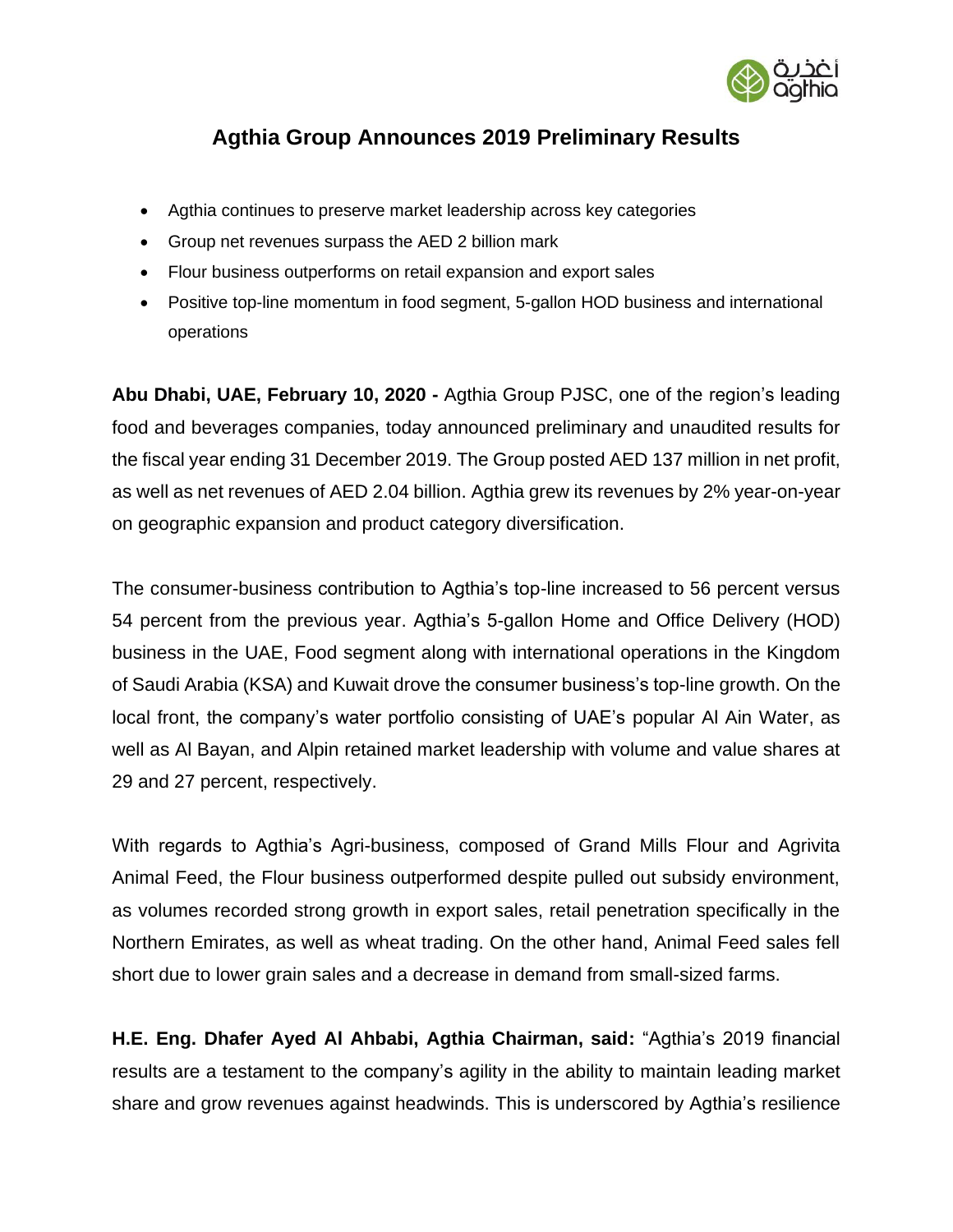

and commitment to uphold and protect shareholder value, as well as our unwavering alignment to the UAE's economic diversification agenda."

**Eng. Tariq Ahmed Al Wahedi, Agthia Group CEO, said:** "Our positive revenue growth momentum has been led by diversification of our product portfolio, as well as increasing our geographical footprint in the face of unfavorable external factors. Agthia continues to demonstrate dominancy in the UAE when it comes to the water segment despite aggressive competitive activity, price promotions, and changing consumer habits which has added pressure to the bottled water category, yet came in favor of the growth in shipped volumes of our 5-gallon HOD business. Our success is also supported by the flour business beating the zero-subsidy competitive environment along with the vigorous performance in the food segment and international markets."

**Al Wahedi added,** "Furthermore, our commitment to cost optimization across the entire organization, better agri-business profitability and one-time Turkey tax credit has reduced the collated impact of the withdrawal of the remaining bakery channel subsidy, de-growth in bottled water category in UAE and bad debt provisioning against longer collection days in international markets."

Agthia Group's total assets stood at AED 3.1 billion as of 31 December 2019, increasing marginally compared to the same time last year on IFRS 16 implementation.

Agthia held a General Assembly Meeting on 9 February 2020, where the proposed amendments to the Articles of Association of the Company along with the appointment of Mr. Rashed Abdul Kareem Al Blooshi as a board member due to the resignation of Mr. Musallem Obaid Al Ameri were approved.

The Company's preliminary results and General Assembly Meeting results are available at the Company's website [www.agthia.com](http://www.agthia.com/) and at [www.adx.ae.](http://www.adx.ae/)